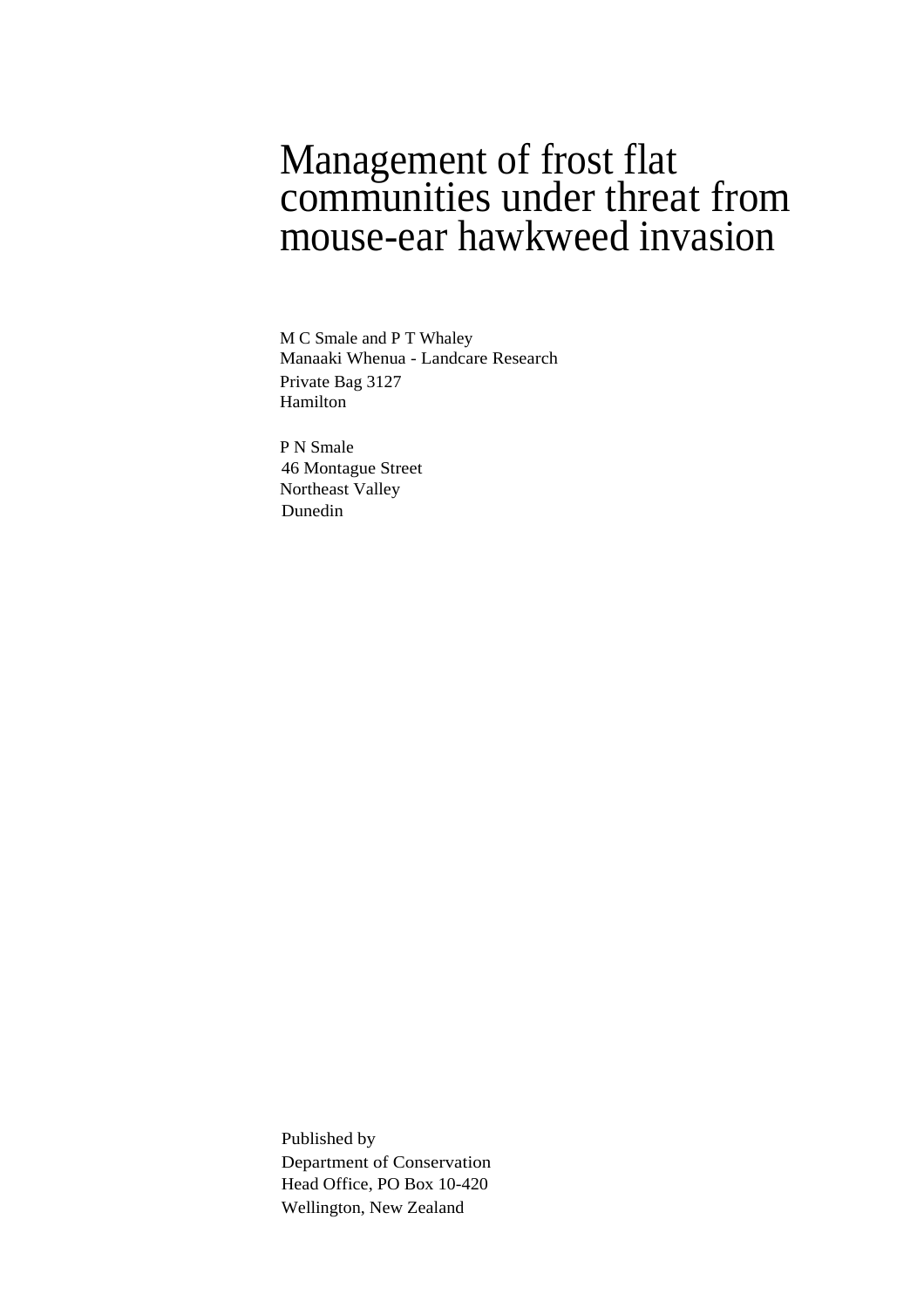This report was commissioned by the Science & Research Unit

ISSN 1171-9834

1999 Department of Conservation, P.O. Box 10-420, Wellington, New Zealand

Reference to material in this report should be cited thus:

Smale, M.C., Smale, P.N. and Whaley, P.T., 1999 Management of frost flat communities under threat from mouse-ear hawkweed. *Conservation Advisory Science Notes No. 224,* Department of Conservation, Wellington.

Keywords: Frost flat communities, *Dracophyllum subulatum, Hieracium pilosella,* mouse-ear hawkweed, weed control, controlled burning, Rangitaiki Conservation District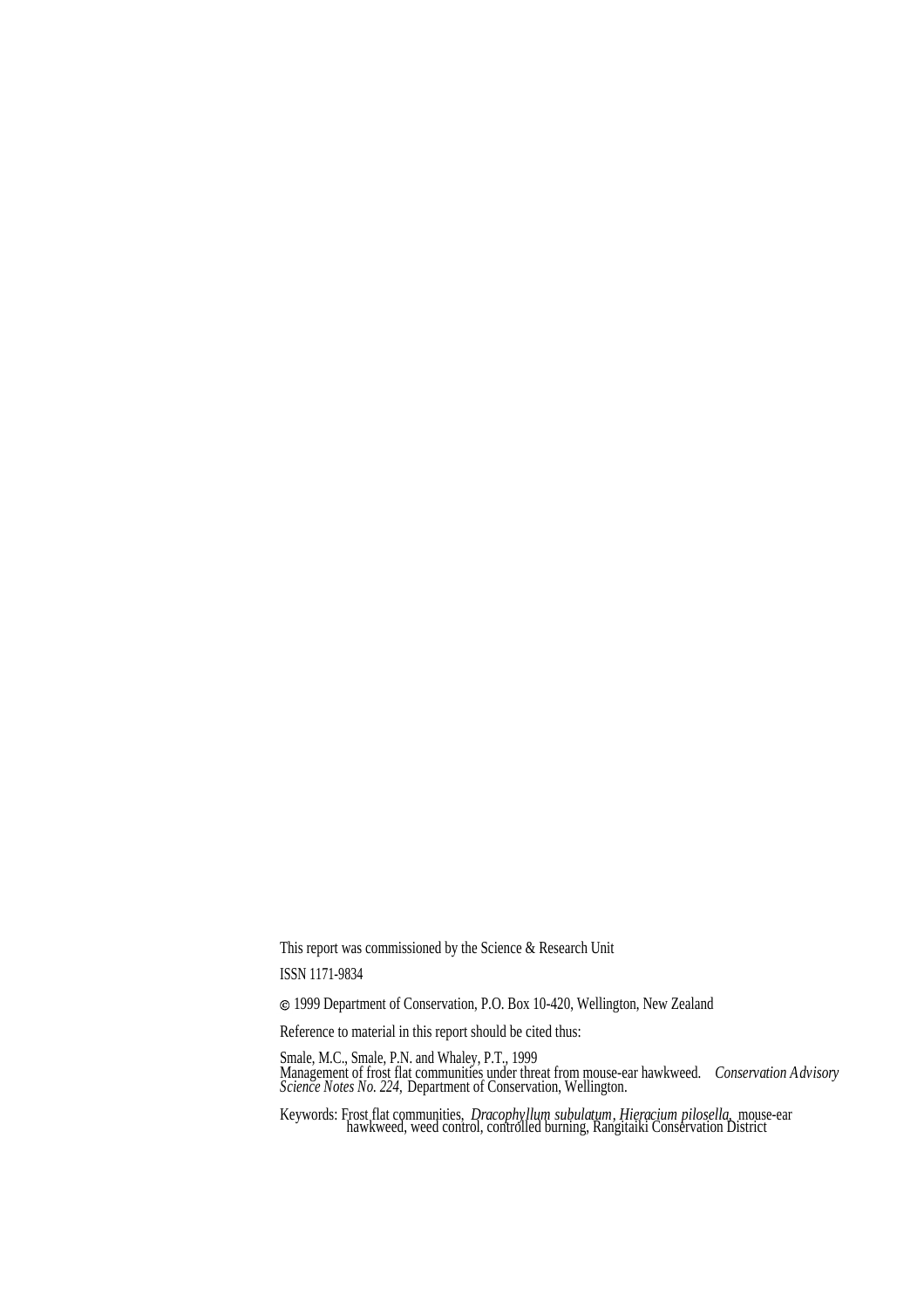### Abstract

Formerly extensive on the Volcanic Plateau, frost flat heathland dominated by monoao (*Dracophyllum subulatum*) is now reduced to fragments. It is threatened by mouse-ear hawkweed (*Hieracium pilosella*) at the only major site where it is likely to survive indefinitely (Rangitaiki Conservation Area). In the past, fire has perpetuated monoao on frost flats, but in future it may accelerate the spread of hawkweed. This project aims to find ways of perpetuating monoao and minimising hawkweed spread, and of maintaining hawkweedfree samples of frost flat heathland. A randomised block trial was established at Rangitaiki C.A. in 1993 in 90-year-old monoao shrubland (burning, cutting, and control treatments) and in 30-year-old lichenfield (burning, herbicide, and control treatments). Two herbicides, 'Trimec' and 'Versatil', were tested. Vegetative cover was monitored by point intercept method before treatment and 20 months after treatment, and analysed by repeated measures ANOVA. In the shrubland, bare soil increased somewhat  $(p<0.01)$  after both burn treatments. Monoao decreased greatly  $(p<0.01)$  after all treatments. Woolly moss increased greatly (p<0.01) after all treatments. In the lichenfield, monoao decreased greatly in both burn treatments  $(p<0.01)$ . Silver tussock increased somewhat  $(p<0.01)$  in the 'Versatil' herbicide treatment. Hawkweed increased substantially  $(p<0.05)$  after both burn treatments. No other changes in species cover were significant. Burning and cutting of mature frost flat heathland both largely eliminate existing monoao populations. Burning monoao communities with hawkweed already present leads to a substantial immediate increase in hawkweed abundance. Neither 'Trimec' nor 'Versatil' provide effective chemical control of it. Cutting mature frost flat heathland is not a means of reinvigorating monoao. Further experimental burns in mature heathland at a range of scales and involving a variety of fire intensities are necessary before prescriptions for operational burning can be formulated.

## 1. Introduction

In summer/autumn 1993 a randomised block trial involving combinations of cutting, burning, and herbicide treatments was set up by Landcare Research and Tongariro/Taupo Conservancy of the Department of Conservation in frost flat heathland at Rangitaiki Conservation Area. The trial was remeasured by Landcare Research twenty months later in spring 1994.

# 2. Background

Heathland dominated by monoao (*Dracophyllum subulatum*) formerly covered tens of thousands of hectares of the Volcanic Plateau on sites prone to cold air ponding ('frost flats') but has been much reduced in the last 70 years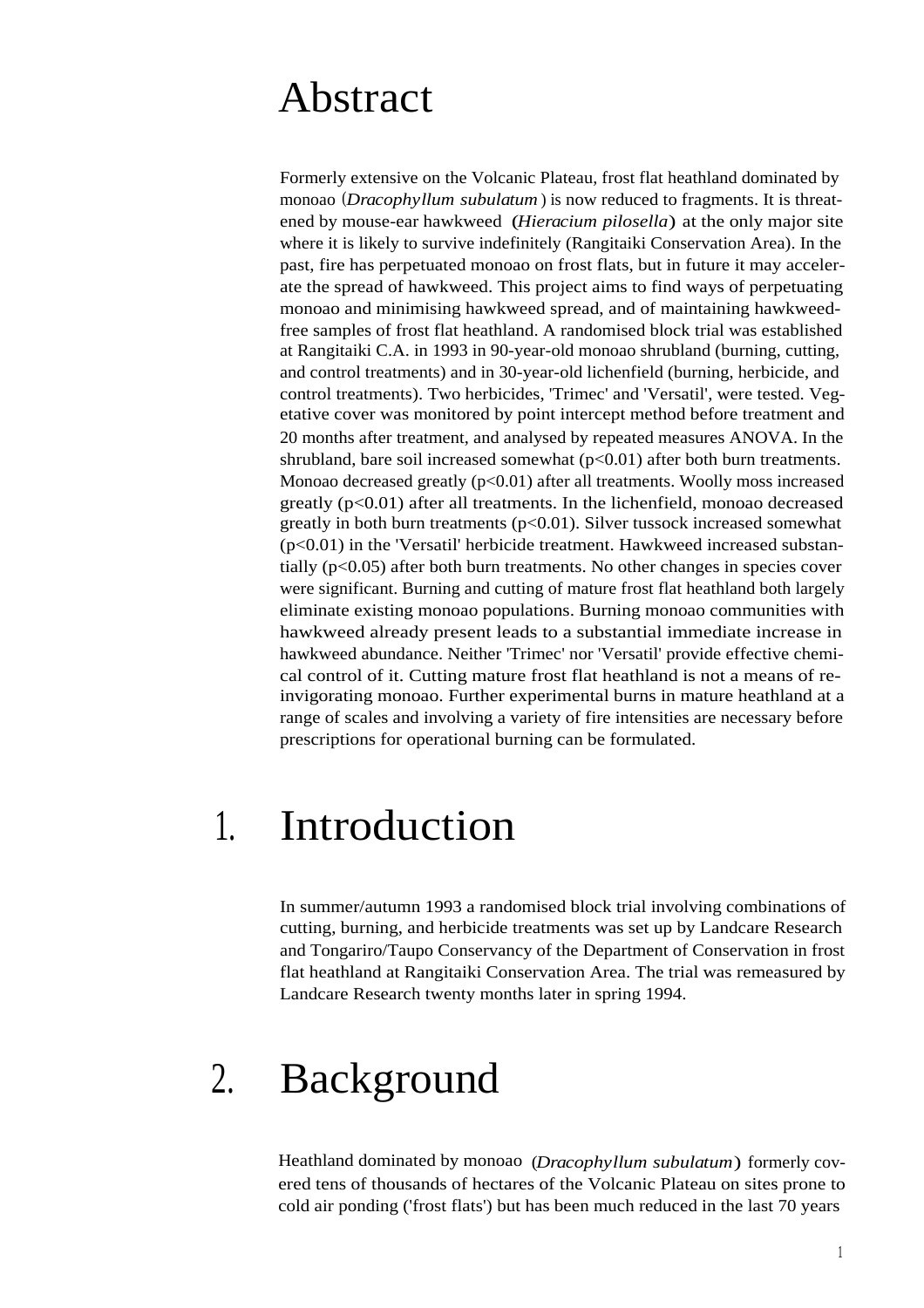by afforestation with exotic conifers, clearance for pasture, and invasion by aggressive adventive plants such as broom (*Cytisus scoparius*). Now only one substantial relic (Rangitaiki Conservation Area) and two smaller ones (Waimarama Conservation Stewardship Land and Otangimoana CSL) have reasonable prospects for long-term survival. Like most low open native plant communities it is susceptible to invasion by aggressive adventive species, especially mouse-ear hawkweed (*Hieracium pilosella*). This hawkweed was already locally common at the time of the first detailed survey of Rangitaiki in 1988, and is continuing to expand its range here (M.C.S., unpubl. data). In the past, occasional fires have perpetuated monoao dominance by initiating new populations, but fire also promotes the spread of hawkweed. This project aims at finding ways of perpetuating monoao while minimising hawkweed spread, and of maintaining some hawkweed-free samples of frost flat heathland.

# 3. Objectives

- To find ways of maintaining the shrub (monoao) component of frost flat communities in the absence of wildfires.
- To test the practicality and effectiveness of mechanical cutting and of  $\bullet$ burning monoao shrubland as a means of reinvigorating it, in order to prevent mouse-ear hawkweed from gaining a foothold.
- To test the practicality and effectiveness of chemical removal of mouseear hawkweed in monoao shrubland as a means of maintaining representative samples of frost flat vegetation in a natural hawkweed-free state.
- To work with and advise DoC Field Centre staff on the management of frost flat vegetation.

# 4. Methods

Forty 2 x 2 m plots were established in February 1993 in Rangitaiki Conservation Area using randomised block design in approx. 90-year-old monoao shrubland with no hawkweed present. Five treatments were carried out in early autumn (March) 1993:

- (1) control;
- (2) cut monoao at ground level and leave;
- (3) cut monoao at ground level and remove;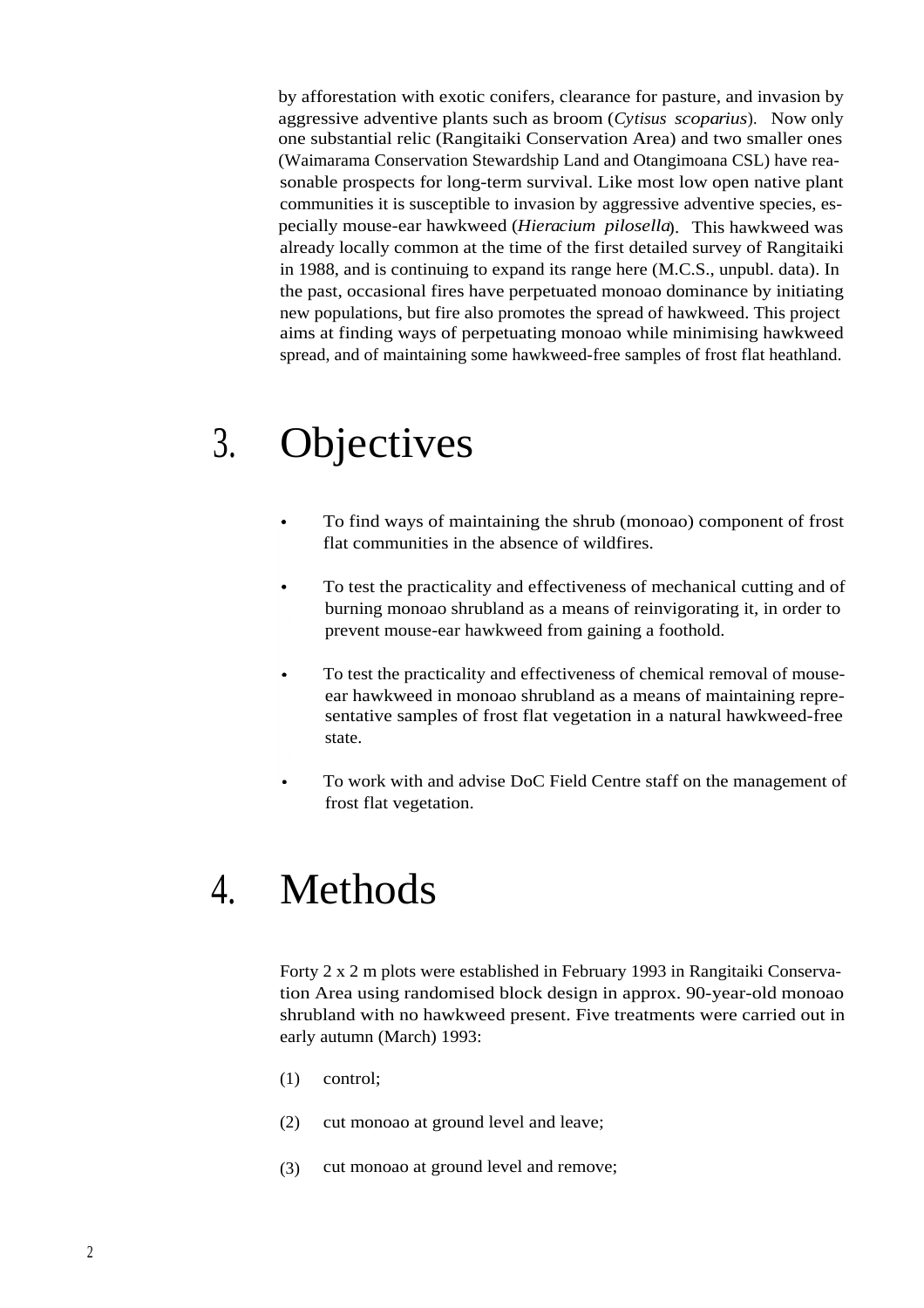- (4) cut monoao at ground level and burn;
- (5) add accelerant and burn.

An identical experiment was set up in approx. 30 year old lichenfield with a 30% cover of hawkweed. Five treatments were carried out in March 1993:

- (1) control;
- (2) cut monoao at ground level and burn;
- (3) add accelerant and burn;
- (4) herbicide -'Trimec' (ICI), applied by knapsack sprayer to the whole plot;
- (5) herbicide -'Versatil' (Dow Elanco), applied by knapsack sprayer to the whole plot.

Vegetative cover (canopy layer *sensu* Atkinson 1990) was monitored by point intercept method at 96 points in each plot before treatment in February 1993 and again in November 1994, 20 months after treatment.

Percentage cover data for major species before and after treatment were analysed by repeated measures ANOVA, to determine the effects of treatment on the structure and composition of the native plant communities and on rates of mouse-ear hawkweed invasion.

### 5. Results

#### 5.1 SHRUBLAND

Repeated measures ANOVA indicated significant changes attributable to treatment effects in the cover of bare soil, monoao, and woolly moss (*Racomitrium lanuginosum*) (Figure 1). Bare soil increased significantly (p<0.01) after both burn treatments, from nil up to approx. 7%. Monoao decreased significantly  $(p<0.01)$  after all treatments except the control, from 50-70% down to 4 (cutting treatments) and completely absent (burn treatments). Woolly moss increased significantly  $(p<0.01)$  after all treatments, from 7-12% up to 35-48%. No other changes in species cover were significant. No invasion by mouseear hawkweed occurred, but no seed source is nearby.

#### 5.2 LICHENFIELD

Repeated measures ANOVA indicated significant changes attributable to treatment effects in the cover of monoao, silver tussock *(Poa cita)*, and mouse-ear hawkweed (Figure 2). Monoao decreased significantly  $(p<0.01)$  in both burn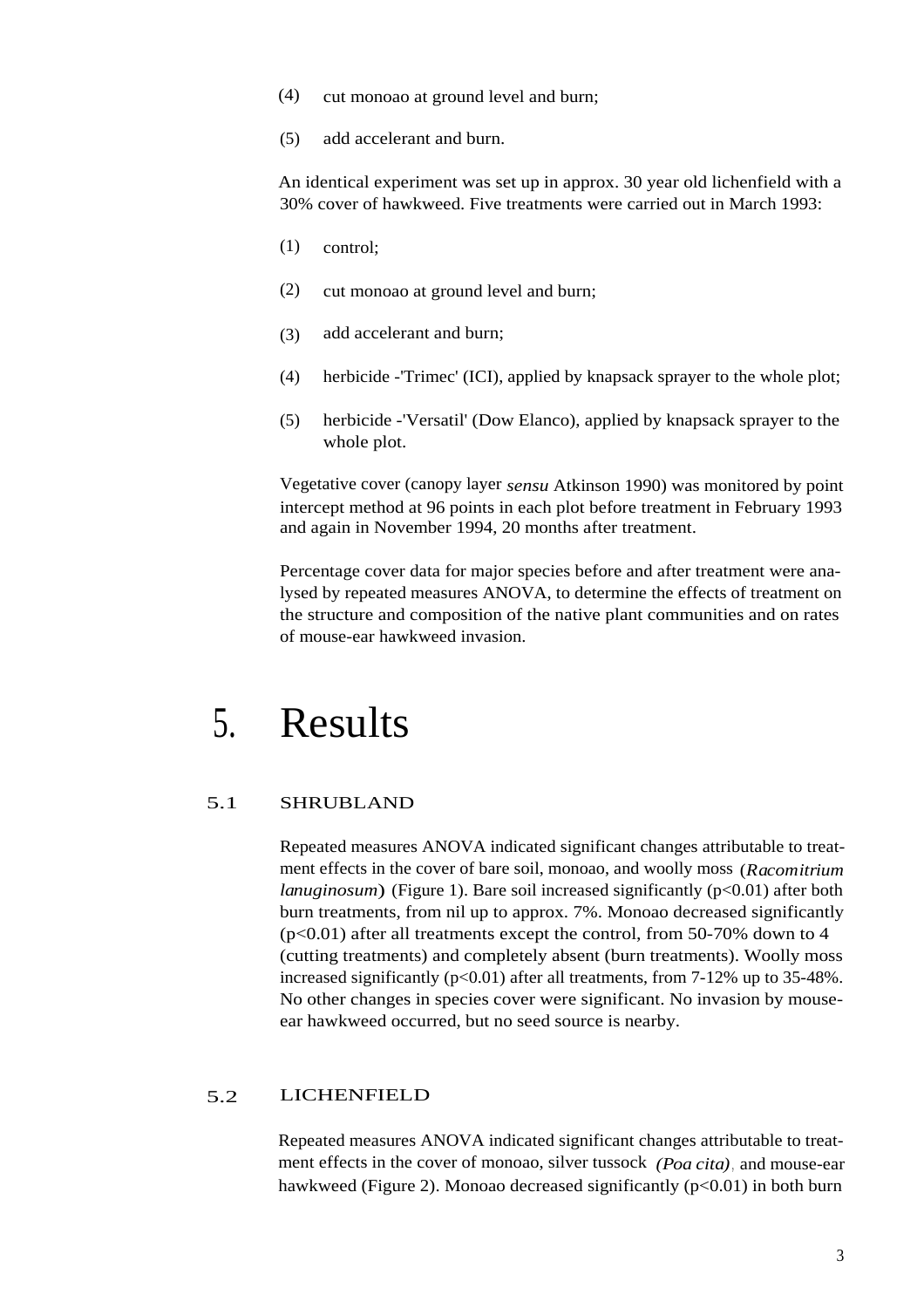treatments, from 20-24% to less than 1%. Silver tussock increased significantly  $(p<0.01)$  in the 'Versatil' herbicide treatment, from 2% to 9%. Mouse-ear hawkweed increased significantly ( $p<0.05$ ) after both burn treatments, from 25-31 % up to 48%. No other changes in species cover were significant.

### 6. Discussion

The small-scale controlled burns in this experiment were effectively 'crown fires', removing only the monoao canopy and leaving much of the ground layer vegetation unaffected. Most natural fires in frost flat heathland appear to be much more intense, eliminating most of the ground layer as well and creating large areas of bare soil. Twelve months after a natural fire ignited by a lightening strike at Rangitaiki in February 1994, bare soil constituted up to half of the ground area (M.C.S., unpubl. data), compared with less than 7% in this experiment, and virtually none of the pre-existing vegetation remained alive. Thus the burns in this experiment were much less intense than most natural ones.

The reduction in monoao in both burn treatments in shrubland and lichenfield is directly due to fire; the species is highly flammable and promotes fire (Smale 1990). The small increase in bare soil results from the combustion of flammable monoao leaf litter on the soil surface beneath mature plants, and from combustion of other flammable species such as *Pimelea prostrata*. The decrease in monoao in the cutting treatments in shrubland results from its inability to coppice after removal of the existing crown; plants are killed when their crowns are removed entirely.

Large increases in woolly moss cover after all but one shrubland treatment (cutting and leaving) do not result from any measurable growth of existing plants. Woolly moss invades the ground beneath aging monoao plants as their branches collapse outwards and their crowns thin (M.C.S., pers. obs.). The increases in cover merely reflect exposure of the moss carpet after removal of the monoao canopy above, and a consequent increase in its importance as a canopy species.

Substantial increases in mouse-ear hawkweed in both burn treatments in lichenfield reflect rapid colonisation by this species of ground bared by burning, through both expansion of existing plants (vegetative spread by runners) and establishment of new ones (sexual spread from seed). The relative importance of each mode of spread in this experiment is unknown.

In terms of the objectives of the experiment, the small increase in bare ground after low-intensity burning of shrubland should enhance opportunities for the establishment of a new cohort of monoao, albeit to a limited extent, but only so long as mouse-ear hawkweed remains absent from the site. Unlike hawkweed, monoao is a slow invader of bare ground; re-invasion of large tracts of heathland burnt in previous fires at Rangitaiki has occurred over many decades, with seedlings still establishing on an area burnt over 20 years ago.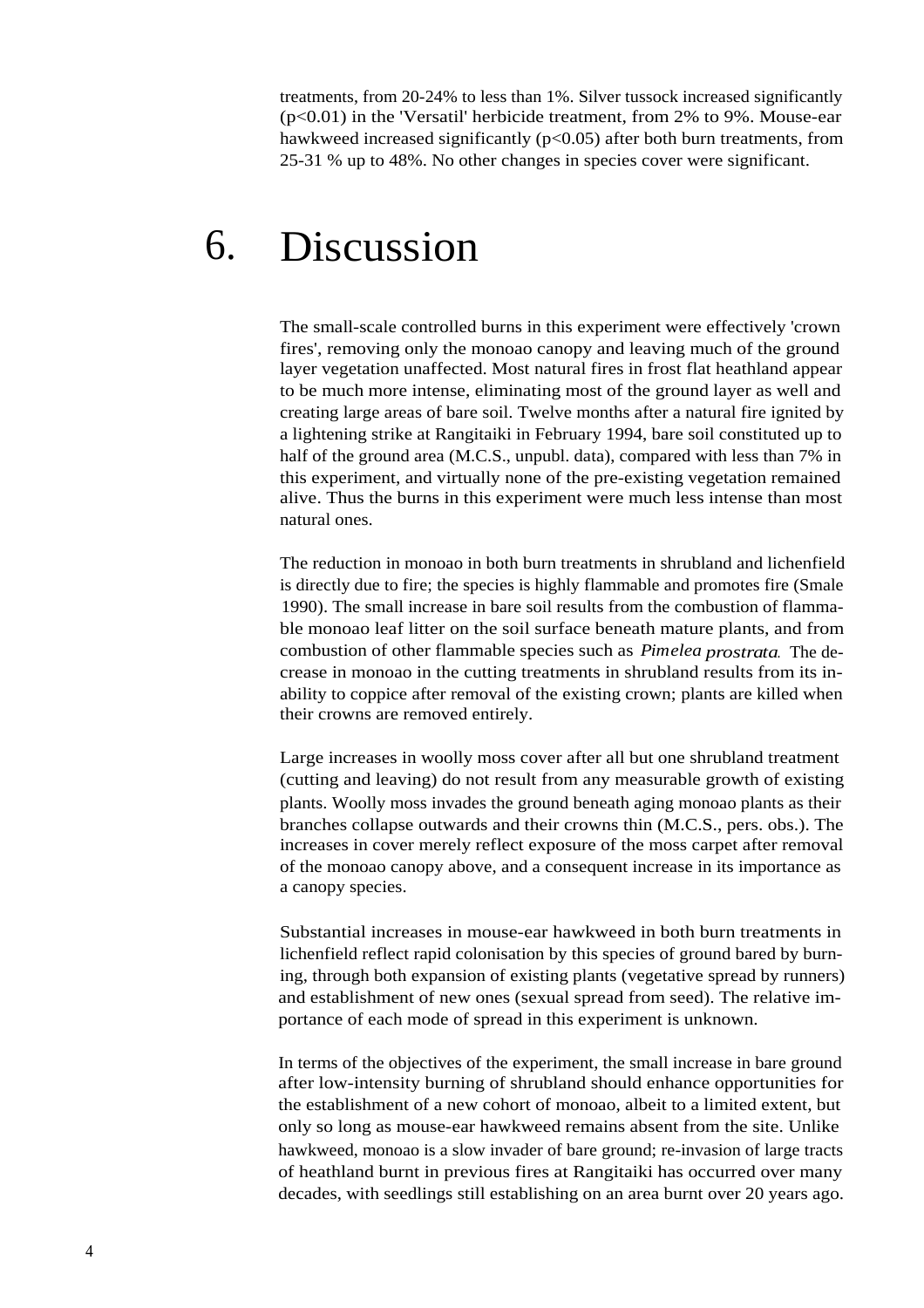Further monitoring is needed to document the re-establishment of monoao in burnt plots. In contrast to burning, cutting has not increased the area of bare ground available for monoao establishment.

Effective chemical control of mouse-ear hawkweed has not been demonstrated with either 'Trimec' or 'Versatil', the latter having a significant deleterious effect on monoao.

Many aspects of the reproductive biology of major frost flat species such as monoao, important to their management, remain to be investigated.

# 7. Conclusions

- (1) Burning should not be used in monoao communities with hawkweed present, because it leads to substantial increases in hawkweed cover.
- (2) Cutting mature frost flat heathland is not a means of re-invigorating the shrub component of frost flat communities.
- (3) The trial should continue to be monitored to assess longer-term results.
- (4) Should the Department of Conservation adopt controlled burning as a management tool for frost flat heathland, further controlled burning experiments in mature heathland at a range of scales and involving a variety of fire intensities are necessary before effective prescriptions for operational burning can be formulated.
- (5) Other herbicides with known activity against hawkweeds should be tested in frost flat heathland infested with mouse-ear hawkweed
- (6) Research on the reproductive biology of major species of frost flats is needed to facilitate effective management of these ecosystems.

## 8. Acknowledgements

Taupo Field Centre of the Department of Conservation under Mr Ralph Turner carried out the treatments. Dr Harry Keys (Tongariro/Taupo Conservancy of DoC) liaised over the trial. Bridget Blackwell and Matthew Vandy assisted with data collection. Drs Bruce Burns and Ian Payton and an unknown referee made helpful comments on the report.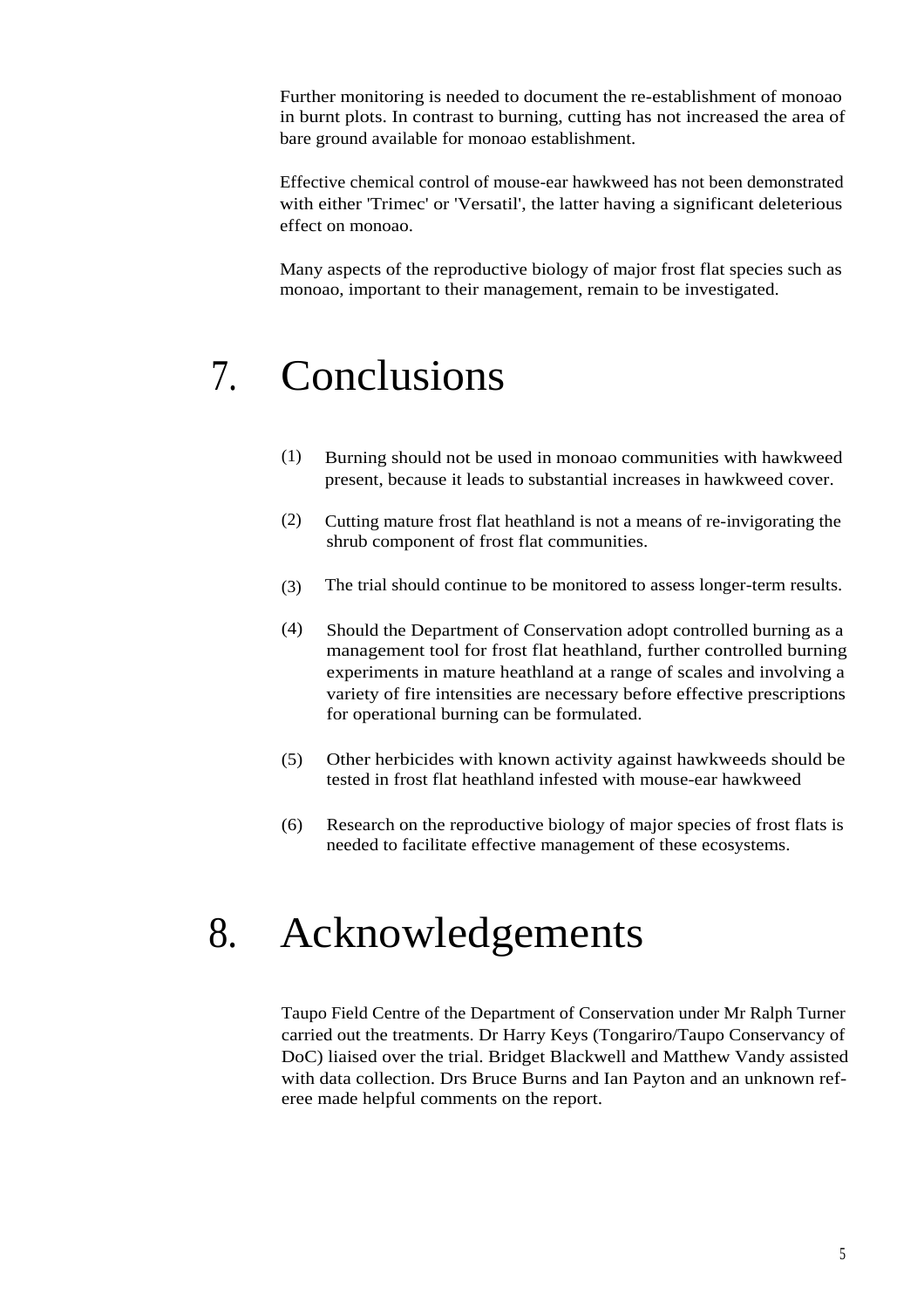## 9. References

- Atkinson, I.A.E. 1990: Mapping and classifying vegetation in the Galapagos Islands. *Monograpbs in systematic botany of Missouri Botanical Garden* 32:101-115.
- Smale, M.C. 1990: Ecology of *Dracophyllum* subulatum-dominant heathland on frost flats at Rangitaiki and north Pureora, New Zealand. *New Zealand journal of botany 28:* 225-248.



Figure 1: Significant changes in mean percentage cover of major species before and after treatment in cutting/burning trial in 90-year-old frost flat heathland (shrubland) at Rangitaiki.